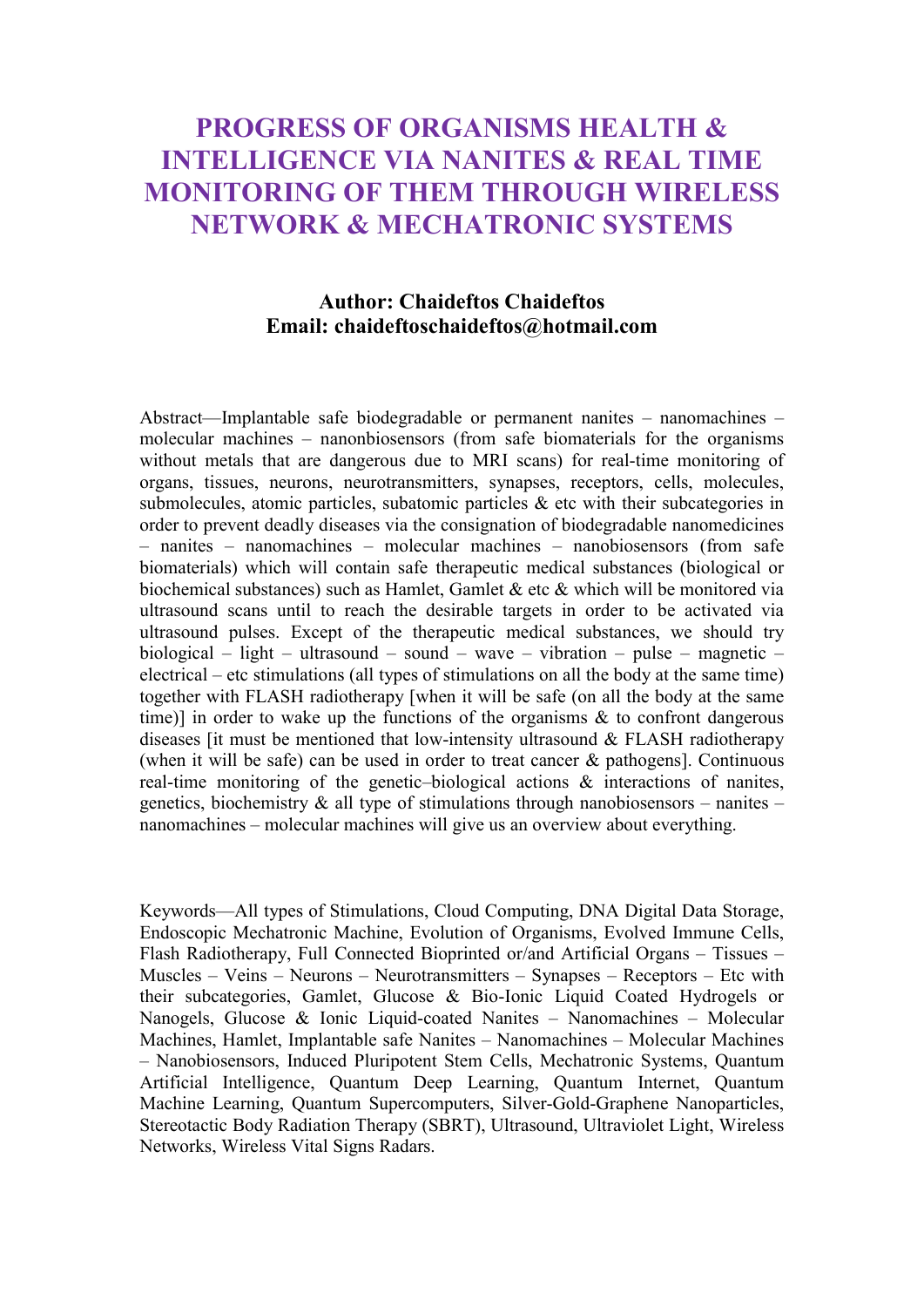## INTRODUCTION

We live in a period where diseases due to physical or technical issues reap human lives. Health science & technology evolution can save lives through the implementation of genius tactics. It should be created a single global cloud health science & technology database which will growth through the entry of data to specific templates (which will be available in all the languages of the world) for each scientific field of one only cloud computing program in order to there is data registration from all the scientists of the world who will keep the copyright of their data. Before the data go public will be supervised by top scientists of each field around the world through experiments – tests  $\&$  etc in order to be reliable the database. Translators – interpreters will translate the data after their acceptance to all the languages of the world. Cooperation, coordination, reliability & mutual respect will lead to the progress of health science & technology for the betterment of our global society.

## MAIN SUBJECT

#### Implantation of nanobiosensors – nanites – nanomachines – molecular machines to organisms via circulatory system for monitoring of health

We can implant safe permanent nanobiosensors [which will be in nanites – nanomachines – molecular machines form (from safe biomaterials for organisms without metals  $\&$  etc in order to there is not a problem with MRI scan  $\&$  etc scans)] through ultrasound-triggered glucose & bio-ionic liquid coated hydrogels or nanogels (hydrogels or nanogels will contain the nanobiosensors inside them) into the organisms via the circulatory system which will hook up with automation (through a specific artificial membrane) or with technological mandates via ultrasound pulses (ultrasound scan will monitor the nanites – nanomachines – molecular machines for when will arrive to the targets in order to hook up there via activation with ultrasound pulses) to all the heart valves & to all the heart coronary arteries, to large intestine  $\&$ to small intestine in order to there is continuous observation – monitoring of the health of the organisms.

Implantation for a specific period of time of biodegradable nanobiosensors – nanites – nanomachines – molecular machines for therapeutic issues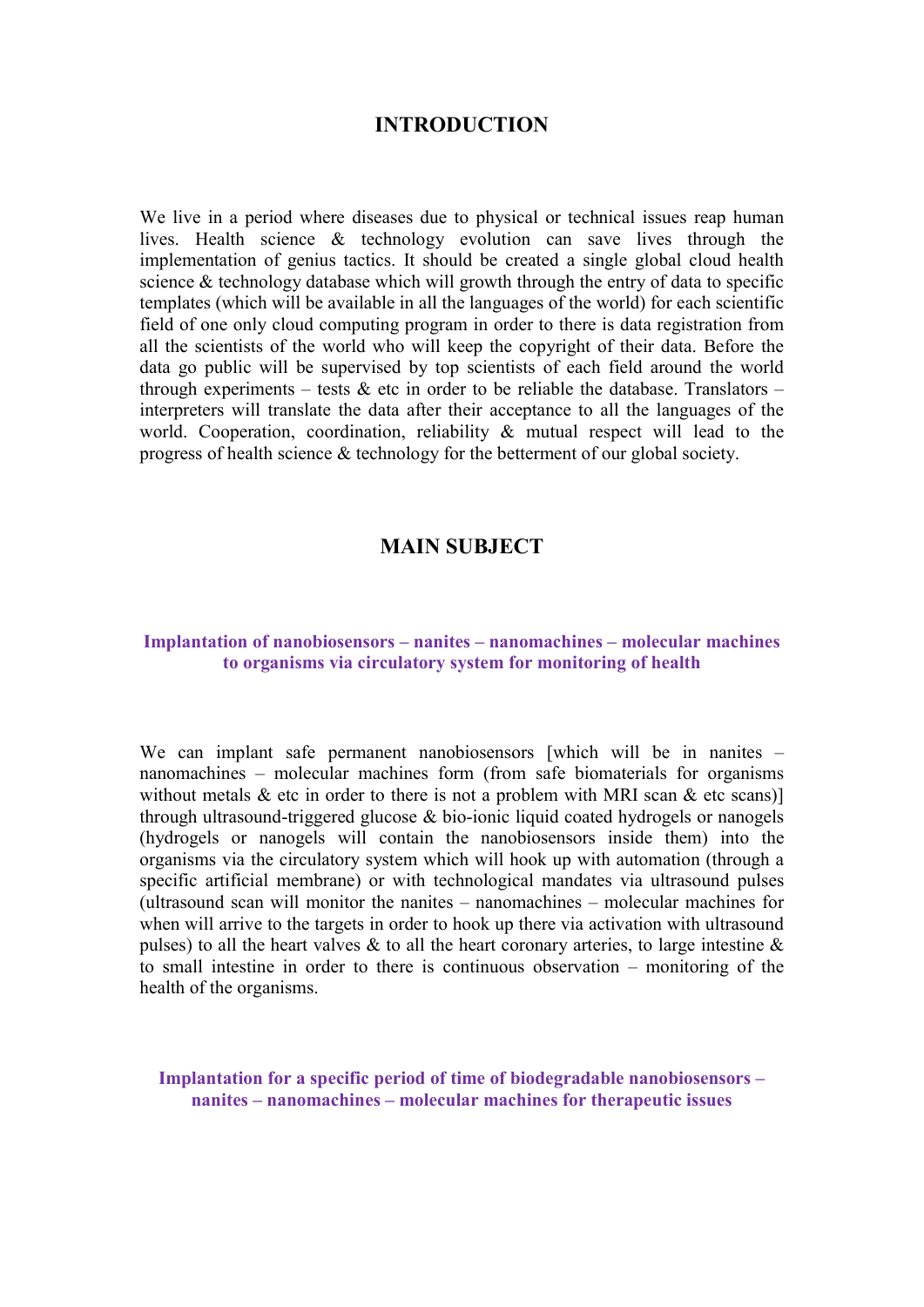We can also send safe biodegradable nanites – nanomachines – molecular machines (from safe biomaterials for organisms without metals in order to there is not a problem with MRI  $\&$  etc scans) such as glucose  $\&$  bio-ionic liquid coated hydrogels or nanogels with automation or with technological mandates via ultrasound pulses (ultrasound scan will monitor the nanites – nanomachines – molecular machines for when will arrive to the targets in order to hook up there via activation with ultrasound pulses) each time when it is a must for health issues, which will release safe therapeutic biochemical – medical substances to the correct – desirable cells [safe biodegradable nanites – nanomachines – molecular machines such as glucose & bioionic liquid hydrogels or nanogels will invade  $\&$  bind to the correct – desirable cells because of the analogical specific substances that will have for each occasion to their exterior artificial or/and biochemical membrane (like the membrane of cells)] & which will monitor the cause of disease & it's development & later will monitor the actions & interactions of safe therapeutic biochemical – medical substances within the cells through their detectable biodegradable nanobiosensors (if they can exist) before be dissolved (for the understanding of which is the safest way to eliminate each disease through safe therapeutic medical substances) for the confrontation of all type of diseases.

Except of the safe therapeutic biochemical – medical substances, we should try biological – light – sound – wave – vibration – pulse – magnetic – electrical – etc stimulations (all types of stimulations on all the body at the same time) together with low-intensity ultrasound pulses & FLASH radiotherapy [when it will be safe (on all the body at the same time)] in order to wake up the functions of the organisms  $\&$  to confront all type of diseases [it must be mentioned that low-intensity ultrasound pulses & FLASH radiotherapy (when it will be safe) can be used in order to treat cancer & pathogens].

Real-time observation – monitoring through experiments – tests will help us to understand everything about the source of growth of all type of diseases & the safest way to confront them.

#### Implantation of nanobiosensors – nanites – nanomachines – molecular machines into the brain for enhancement of intelligence & therapeutic issues

If we want to implant safe nanoscale ultra low-power wireless antennas (which will charge up  $-$  load via the wireless  $-$  electromagnetic waves of the external antennas) into the brain (neurons, axons  $\&$  etc), we should use nanoscale biodegradable  $\&$ biocompatible glucose & bio-ionic liquid coated hydrogels which will contain into them (inside them) antennas from polyimide (without metals which create problems with MRI scan) which will be degraded (the hydrogels) & which will be hooked up there (the polyimide antennas into the neurons) via the electromagnetic waves of the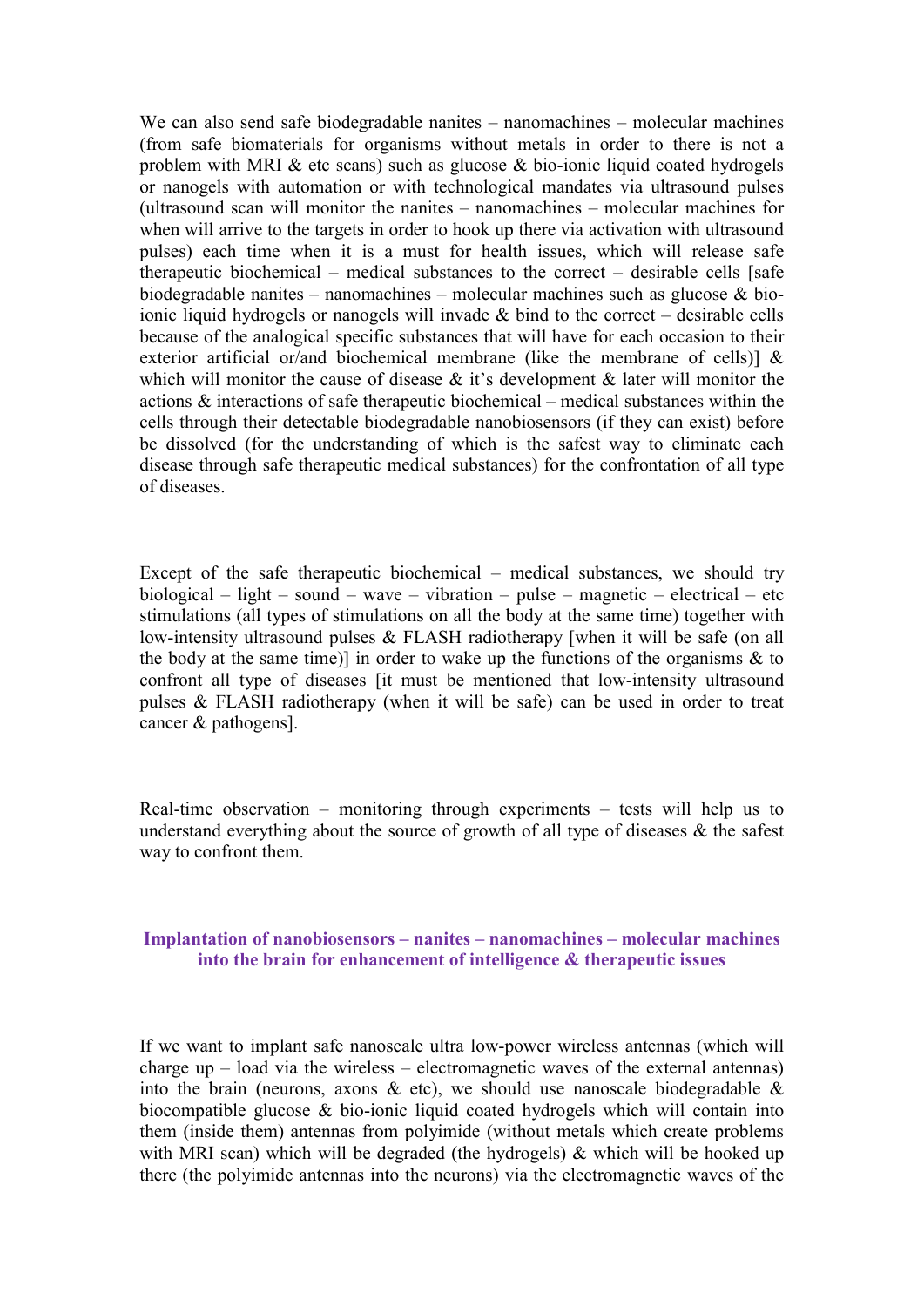implantable-internal antennas or/and via the electromagnetic waves of the external antennas or/and via adaptive optics 2-photon endomicroscopy [photons should activate the polyimide hooks to connect – hook up to neurons –  $\alpha$ xons – etc through the glucose needs of neurons which will pull them (the glucose & bio-ionic liquid coated hydrogels) near them (the neurons)] or/and via the light which is emitted by lambs – screens  $\&$  etc or/and via ultrasound pulses or via their specific artificial membrane (like cell membrane) which will have glucose – bio-ionic liquid – etc coating & which will identify the specific electromagnetic fields & biomarkers of neurons. The import of the nanoscale glucose & bio-ionic liquid coated hydrogels/nanogels which will contain polyimide antennas will become through nasal sprays which will send them into – inside the brain through olfactory nerve.

#### Regeneration through induced pluripotent stem cells from old cells or/and fat cells via export & import of blood or/and via implantable biodegradable nanites – nanomachines – molecular machines

We should reach the point where we will transform all the old useless cells into young healthy cells through the transformation of fat cells & old useless cells into induced pluripotent stem cells (or iPS cells) via export of blood which will be treated with specific safe biochemical substances in order to import again into the organism or/and via safe biodegradable nanites – nanomachines – molecular machines which will invade  $\&$  bind to the correct – desirable cells because of the analogical specific substances that will have for each occasion to their exterior artificial or/and biochemical membrane (like the membrane of cells). Through specific transcription factors each time, they will be transformed in what exactly we want without the danger of growth of wrong DNA – RNA (with their subcategories) mutations that create diseases such as cancer in order to there is expectancy of life duration & maybe immortal juvenileness. Evolved artificial organs, tissues, muscles, neurons, synapses, neurotransmitters, receptors & etc with their subcategories also will help to the expectancy of life duration.

#### A way for the achievement of juvenility

Restoration of juvenility could be achieved to some extent through providing small amounts of healthy juvenile blood from young volunteer blood donors, which (the small quantities of healthy blood) will then be multiplied in cell cultures to be given later to elderly individuals through blood transfusions. Before the blood transfusions, scientists should isolate T cells & transform them through modification into NASCAR T cells in order to search & eliminate the cancer cells through the loss of heterozygosity (LOH) when NASCAR T cells will be activated (when they will be safe) in order to finish their mission (to eliminate cancer & viral cells) before they be deactivated through their ON/OFF switches. Finally, maybe the modification of the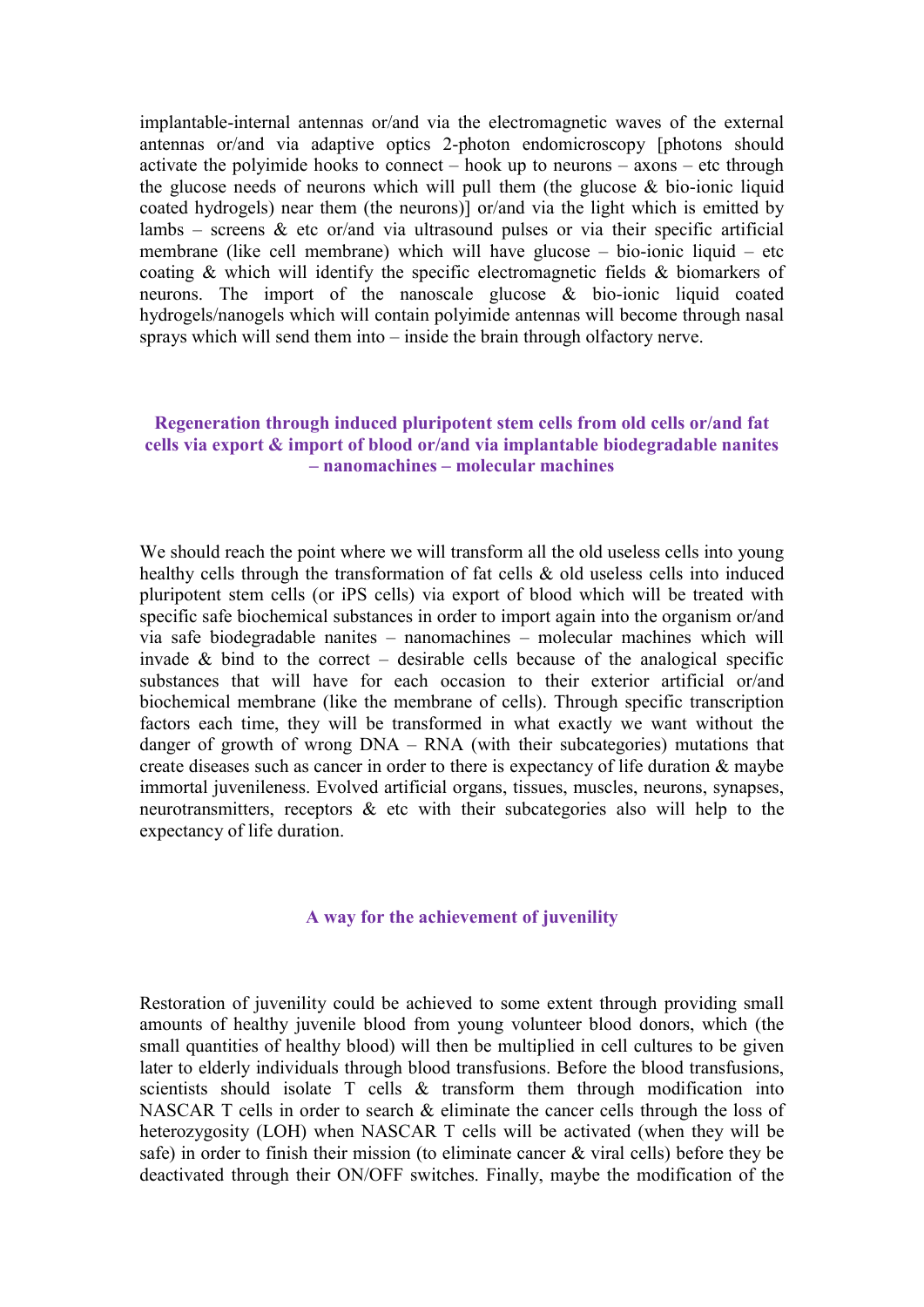healthy genes with gene drives (through safe technique of gene editing when it will be safe) before the blood transfusion could help to prevent disease-causing mutations in the genes with the passing of time  $\&$  set healthier offsprings.

#### Confrontation of cancer & viral cells via biodegradable nanites – nanomachines – molecular machines & via biodegradable mimetic scaffolds

If cancer cells depend on big levels of glucose for their survival needs, we should create biodegradable glucose & bio-ionic liquid coated nanites – nanomachines – molecular machines like hydrogels or nanogels with specific proteins (like Spike S1 protein to bind to host receptors of the healthy & damaged cells in order to facilitate fusion between a healthiest envelope & the host cell membrane via Spike S2 protein), with specific enzymes, with specific amino acids (like L-phenylalanine), with specific acids  $\&$  etc genetic – biological material (up to a safe point) on their outer artificial membrane in order to identify, invade & eliminate all the cancer cells & upgrade healthy ones via safe therapeutic biochemical materials – substances like HAMLET (from human breast milk), GAMLET (from goat milk)  $&$  etc.

Creation of biodegradable glucose & bio-ionic liquid coated molecular machines such as hydrogels or nanogels which will contain HAMLET, GAMLET  $\&$  etc which contain α-lactalbumin (HLA) and oleic acid for broad tumoricidal activity. Each molecular machine – hydrogel will have specific proteins (like Spike S1 & S2 proteins) & etc in its artificial membrane in order to bind to the host receptors & to facilitate fusion with them. It must be mentioned that HAMLET, GAMLET & etc eliminate the cancer cells without to do damage to the healthy cells.

If we stand out the antigens of the pathogens  $\&$  kill them via heat or/and via safe biochemicals or/and via UV light or/and via Ultrasound [low-intensity ultrasound pulses can selectively kill cancer & viral cells (pathogens) without to do damage to healthy cells on human full connected organs-on-chips or with other words humanon-chips] or/and via Flash Radiation (it kills all the cancer cells without to do damage to healthy cells on experiments) or/and via sophisticated immune cells & create a safe vaccine with the dead antigens of pathogens hooked on biodegradable mimetic scaffolds in order to teach the immune system to identify them, invade them, combat them & eliminate them, we will have chances to survive from the deadly pathogens.

Creation of NASCAR T cells which will detect the LOH (loss of heterozygosity) of cancer cells in order to eliminate them. They will contain also ON/OFF switches through specific techniques in order to be activated or to be deactivated when it is a must for safety reasons.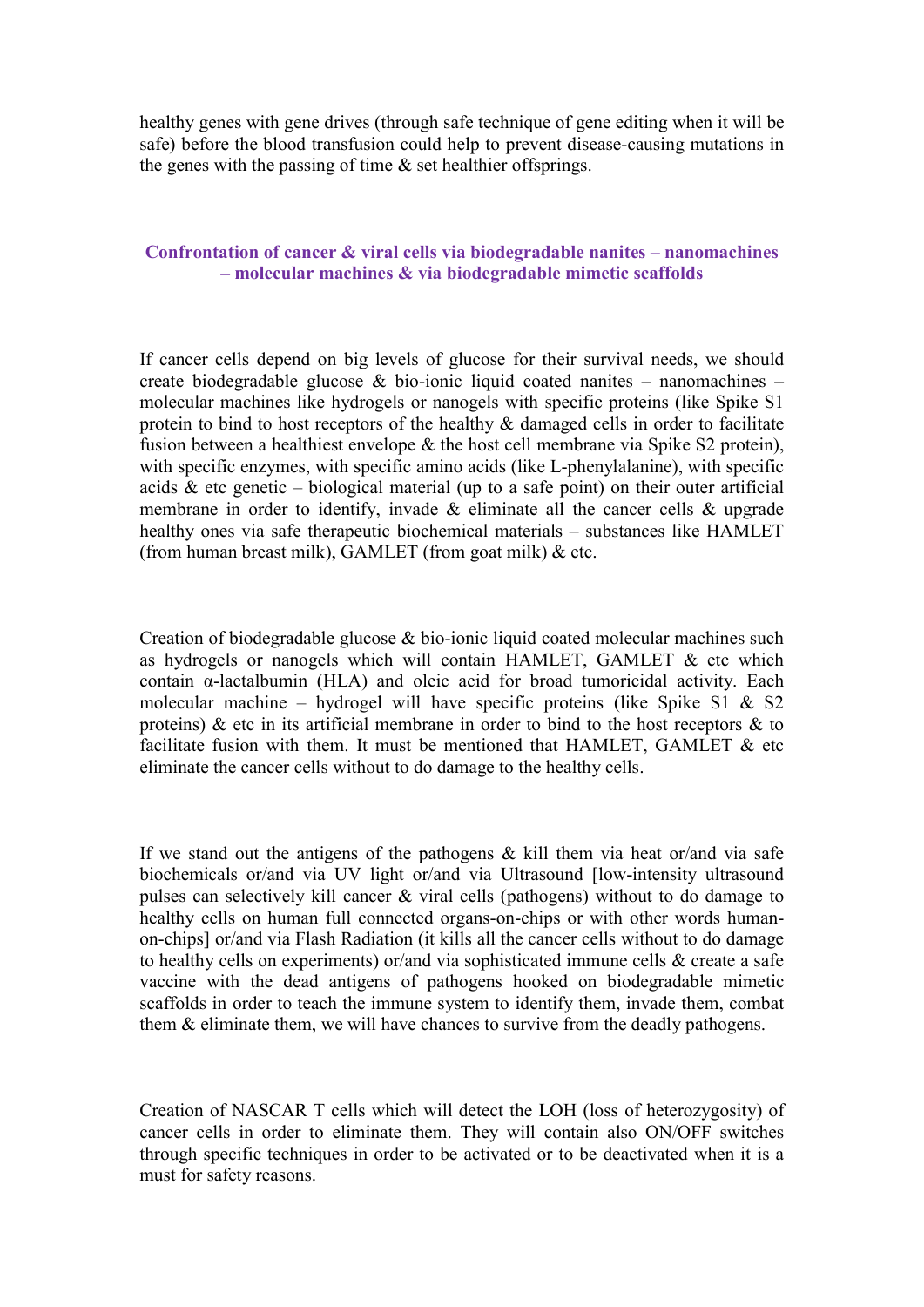Biodegradable mimetic scaffolds with the inactivated or dead antigens of the pathogens should be injected directly into the Bone Marrow & into the Thymus Gland in order to teach the immune cells to identify, invade, combat  $\&$  eliminate them (the pathogens via their antigens) in a record time.

Finally, scientists should find the mechanism that the fastest widespread dangerous pathogens use to multiply, spread, invade & transform the healthy cells into damaged cells in order to take few healthy cells from young healthy people  $\&$  teach them to use the same mechanism in order to multiply (up to a safe point), spread, identify [through the specific biomarkers of damaged cells (old, cancer, viral  $\&$  etc cells)], invade  $\&$ transform (through binding to the host receptors of damaged cells & facilitate fusion with them) the damaged cells (old, cancer, viral  $\&$  etc cells) especially  $\&$  the pathogens generally of old people into healthy ones.

## Confrontation of cancer & viral cells via immune cells & biodegradable mimetic scaffolds

We should evolve immune cells [directly injection into Bone Marrow of evolved B cells (immunoglobulins) & NK cells (with mimetic scaffolds from a safe biomaterial that will be dissolved later in order to give them a boost) & directly injection into Thymus & Bone Marrow of evolved killer & helper T-cells (with mimetic scaffolds from a safe biomaterial that will be dissolved later in order to give them a boost) with receptors that recognize the molecule which called MR1  $\&$  etc molecules, with receptors that recognize the molecules of cancerous & viral extracellular vesicles (EVs) & generally all the specific molecules of cancerous & viral cells in order to destroy them & to propagate & evolve all the other simple immune cells that exist into Thymus & Bone Marrow in order to search & destroy all the cancer & viral cells.

Also, creation of NASCAR T cells which will detect the LOH (loss of heterozygosity) of cancer cells in order to eliminate them. They will contain also ON/OFF switches through specific techniques in order to be activated or to be deactivated when it is a must for safety reasons.

### Creation of a mechatronic machine which will combats cancer

Creation of a mechatronic endoscope which will have on its outer surface silver, gold, graphene  $\&$  etc nanoparticles, which have antimicrobial, antiviral  $\&$  etc properties for safety reasons. This mechatronic endoscope should have 360 degrees view high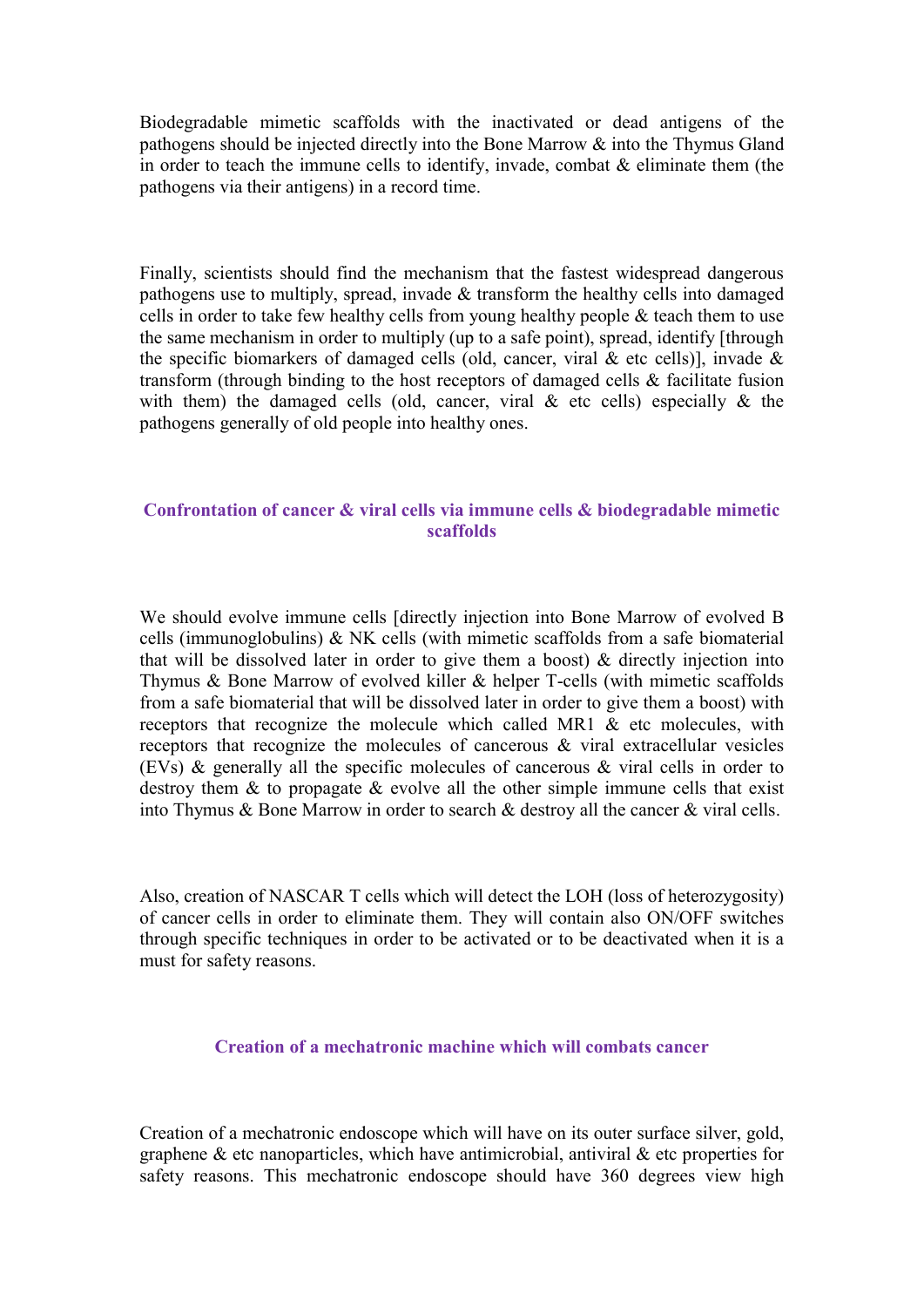analysis camera, low-intensity ultrasound system, laser beam system & a syringe which will inject HAMLET (creation of artificial human breast milk which should be like the real one for the babies & not only) or GAMLET (from goat breast milk which is for the baby goats) directly to tumors & which will find its targets through the smart camera (which will have artificial intelligence, machine learning, deep learning, reinforcement learning, machine vision  $\&$  etc)  $\&$  through the ultrasound scan. The creation of this endoscope will help with the confrontation of tumors through a small invasive laparoscopy exactly where it is needed. As for the brain, they could be used ultrasound-triggered biodegradable glucose – bio-ionic liquid coated hydrogels or nanogels (low-intensity ultrasound pulses will help to open the blood-brain barrier in order to pass the nanites into the brain after simultaneously ultrasound scan in order to identify – detect the position of the biodegradable hydrogels or nanogels) which will contain HAMLET or GAMLET.

If low-intensity ultrasound pulses combat or maybe eliminate tumors & cancer cells without do damage to the healthy ones (healthy cells), we should create a solarium style machine which will emits only low-intensity ultrasound pulses from all its sides in order to combat or maybe eliminate the tumors & cancer cells from the whole body - organism. We will enter into it (solarium style machine) with specific eye glasses in order to protect our eyes from the ultrasound pulses. The new generation machine will be able also to scan the whole body - organism through ultrasound scan at once before & after the treatment for health monitoring reasons. Finally, after the treatment with low-intensity ultrasound pulses, the person should receive & all the stimulations (biological – light – ultrasound – sound – wave – vibration – pulse – magnetic – electrical – etc stimulations) in order to awake her/his nervous system.

Finally, we should create a huge radiation mechatronic machine, which will destroys the cancer – tumors from the body at once through multiple Flash Radiotherapy or/and multiple Stereotactic Body Radiation Therapy (SBRT) at the same time in the whole body – organism after safe clinical trials in order to treat the cancer – tumors.

#### Next level surgeries through mechatronic machines or simple injections

We should pass to the next level in the biomedicine & biotechnology where we will inject directly the biological or biochemical material into the organs, tissues, neurons, blood vessels  $\&$  etc  $\&$  where we will print through 3D bioprinters whole organs, tissues, neurons, synapses, receptors, bones, cartilages, muscles, veins, blood vessels & etc (all together) inside the organism through a laparoscopical technique. The 3D bioprinters will bioprint everything into the organisms in a record time & will inject a safe nanobiosensor (from safe biomaterials without metals for safety reasons) in order to watch in real time the patient's biological material interactions through wireless fields from where nanobiosensors will load – charge. The 3D bioprinters should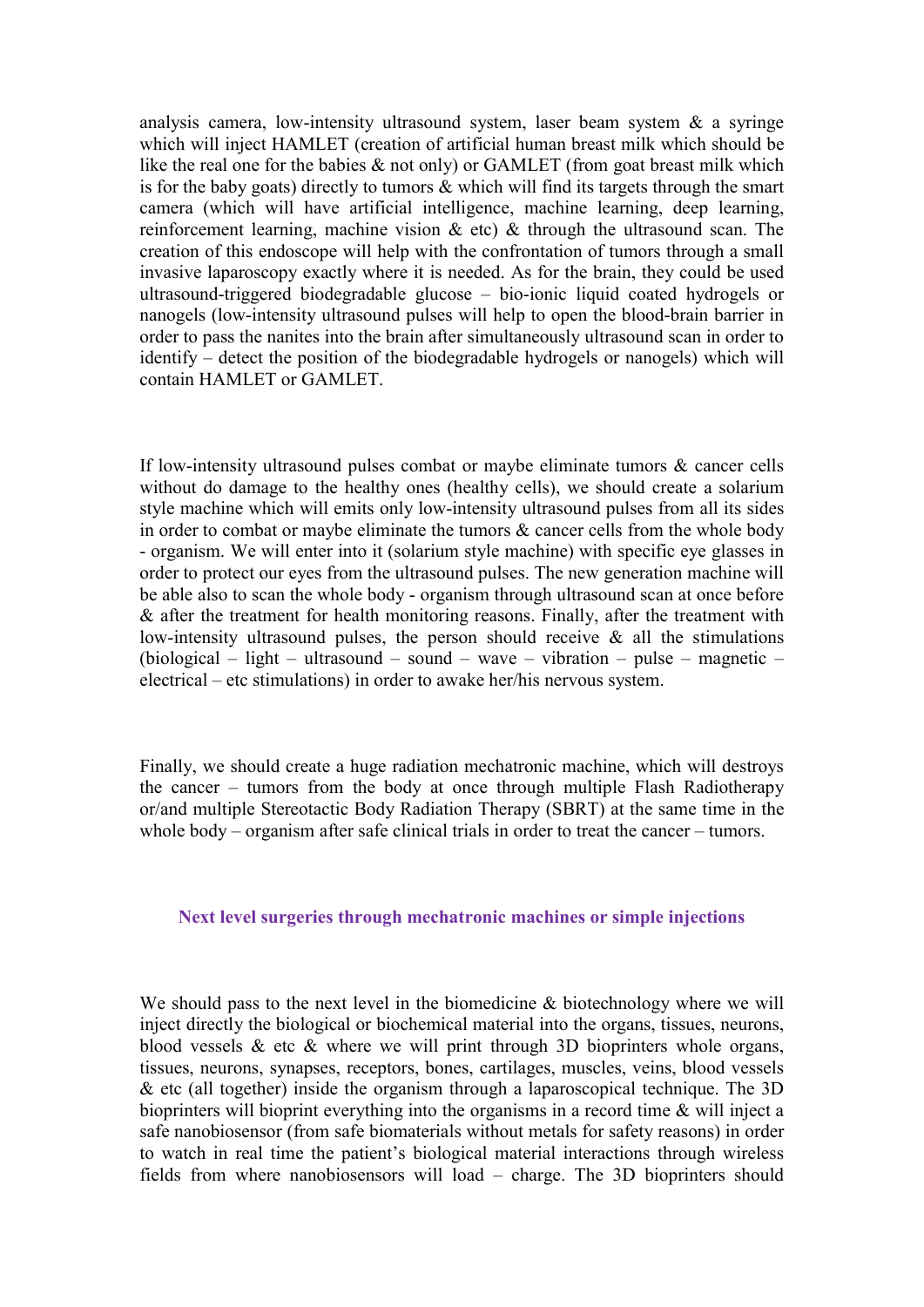bioprint & fix the problem where it is through all type of patient's cells. These types of cells should be grown into petri dishes, microfluidic devices, human-on-chips & etc in a record time through sophisticated techniques.

#### Creation of safe genetic manipulation system

Scientists should create L-phenylalanine-coated or/and glucose & bio-ionic liquid coated biodegradable molecular machines like hydrogels or nanogels which will contain the technology which called "Prime Editing" [which they should teach it (the Prime Editing technology) to be dissolved when it will fix all the wrong mutations of the cancer & viral cells] in order to bind & facilitate fusion with cancer & viral cells through it's specific artificial membrane in order to fix their wrong mutations & bring them back to a healthy state.

Experiments with all the possible individual or combinational medical (biochemical substances) substances into biological or artificial human-on-chips (or body-on-chips) before the clinical trials to the organisms for safety issues

Biological material of organisms to be diffused into bioprinted or/and artificial human-on-chips (from cells, stem cells  $\&$  etc of the patients – people) for personalized testing through nanites & continuous monitoring of patient's biologicalgenetic (substances) reactions in vitro before tests – experiments, during tests – experiments & after tests – experiments on molecular – submolecular – atomic – subatomic – etc levels for the understanding in maximum levels everything about the confrontation of diseases.

#### Effort for the resurrection of dead who have just died

If we place the organisms who have died in suspended animation with the head – brain under a continuous electrical stimulation & we have ready plenty of sophisticated blood or/and sophisticated artificial blood (with safe sophisticated genetic – biological material) for transfusion & ready full organism connected artificial – microchip organs which will act when it is a must exactly such as a lowintensity ultrasound machine & which (microchip organs) will contain real-time biosensors, we can bring back the people from the death & to learn if exist an another dimension of life & we can monitor & intervene when it is a must in the health of the organisms through secret – safe operating  $\&$  internet – wireless system from where will charge – load (all the microchip organs with their real-time biosensors) with the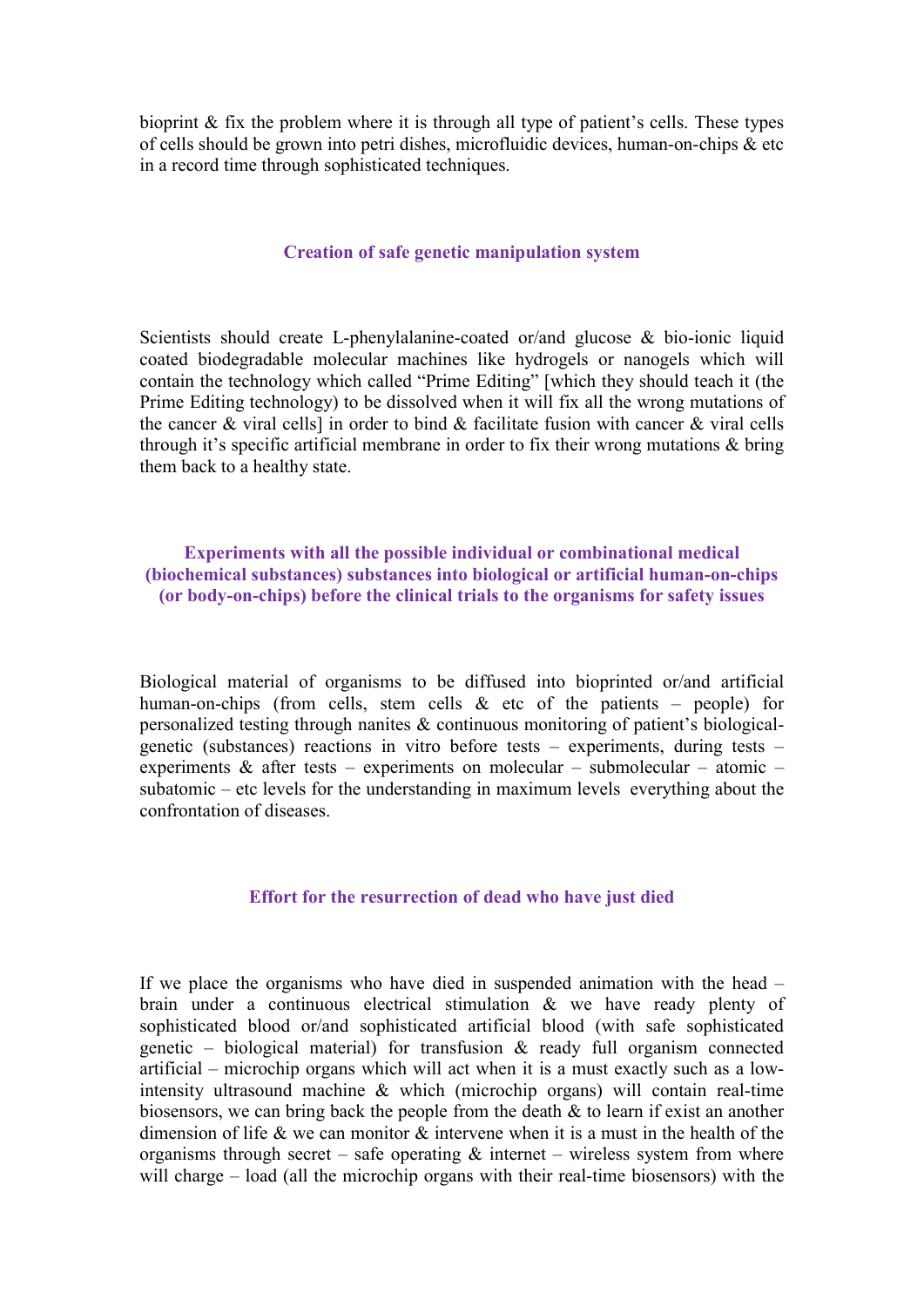combination of heart pulses – beats  $\&$  body pulses through its moves for maximum results of power generation.

#### Humanized mechatronic machine

We should try at the future to connect the brain of a volunteer after her/his death with human-on-chips, & with electrodes & light in order to there is brain-computer interface (via electrodes) & manipulation of brain cells & nervous system (via light & electromagnetic fields) correspondingly, together with the combination of other sophisticated cells through blood modification like blood transfusions at the microchip organs which will send blood & oxygen to the real brain in order to we keep it forever forever young & healthy healthy (plus low-intensity ultrasound pulses for brain treatment from cancer cells & tumors up to a point with the combination of biological material modifications & with the combination of all types of stimulations). The real brain will see through a computer camera instead of eyes, it will speak through speakers instead of mouth  $\&$  it will hear through microphone instead of ears until the creation of robotic bodies in order to we bring her/him back up to a point. Bio-printed bodies through cells  $\&$  etc will be also a good option if they will ever exist.

## **CONCLUSION**

Continuous real-time observation – monitoring of the genetic – biological actions  $\&$ interactions of nanites, genetics, biochemistry & all type of stimulations through nanobiosensors – nanites – nanomachines – molecular machines will give us an overview about everything. All the safe for organisms nanobiosensors – nanites – nanomachines – molecular machines should be connected to a system such as Vital-Radio system that function through wireless waves – signals in order to monitor all the vital functions of the organisms. All the safe for organisms nanobiosensors – nanites – nanomachines – molecular machines will charge – load via – through wireless networks  $\&$  via body – heart pulses from where will send all the data to a safe quantum supercomputer which will use a specific safe  $\&$  secret new operating system & program (for safety reasons), quantum communications & quantum internet with secret – safe encryptions (for safety reasons), quantum artificial intelligence, quantum machine learning, quantum deep learning, specific cloud computing program, DNA digital data storage & etc.

Everything of the previous plans should become only after an agreement about ethics from International Organizations such as International Court, United Nations, World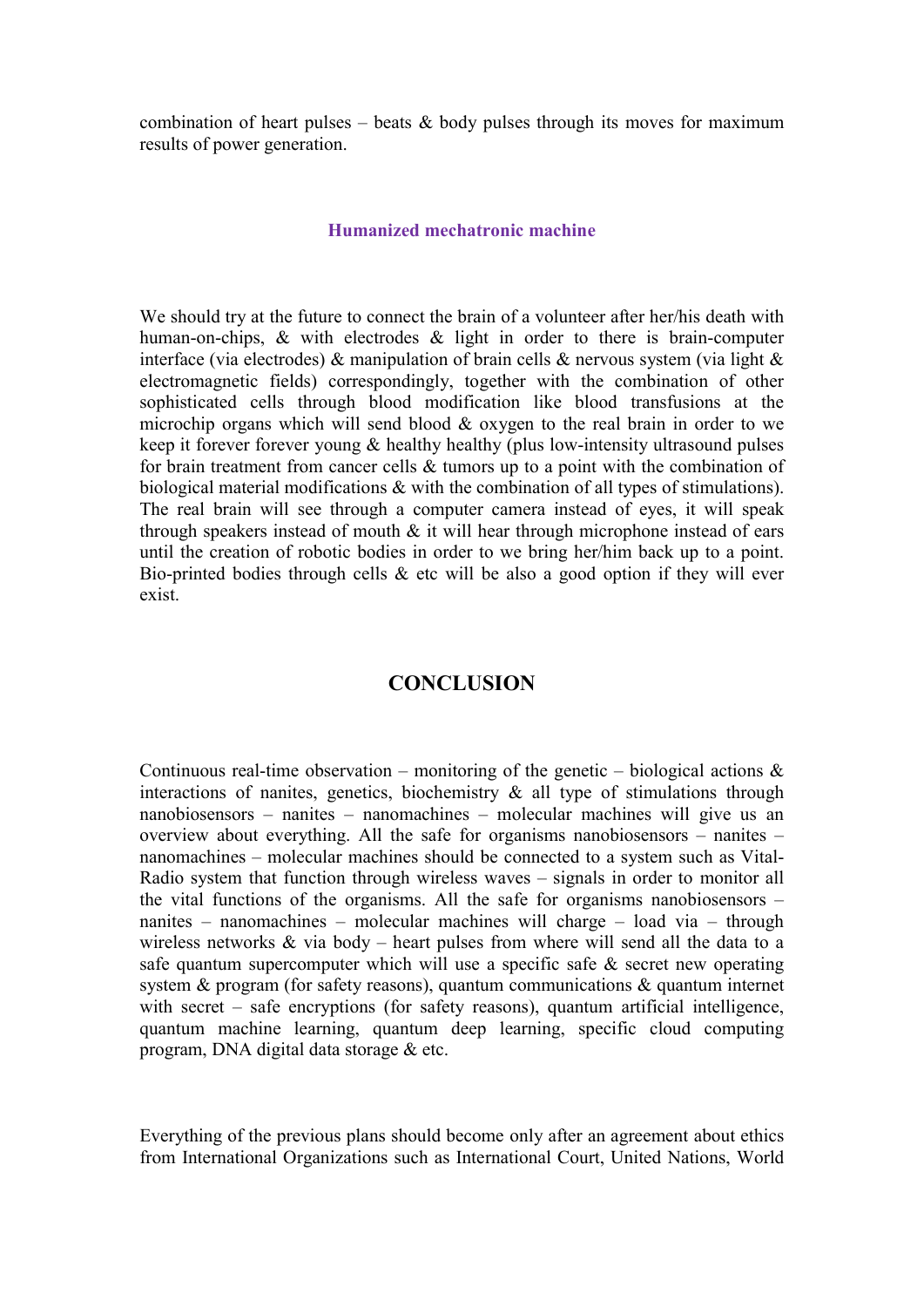Health Organization  $\&$  etc,  $\&$  only after an agreement through a contract with the signature of the volunteers – patients – people.

## ACKNOWLEDGMENT

I want to thank all the scientists of the world who publish their research, innovations & discoveries in order to become the evolution of organisms a reality through the progress of health science & technology.

## **REFERENCES**

- 1. Adewale Fadaka, Basiru Ajiboye, Oluwafemi Ojo, Olusola Adewale, Israel Olayide, Rosemary Emuowhochere, Biology of glucose metabolization in cancer cells, Journal of Oncological Sciences, Volume 3, Issue 2, 2017, Pages 45-51, ISSN 2452-3364, https://doi.org/10.1016/j.jons.2017.06.002.
- 2. Adib, Fadel & Mao, Hongzi & Kabelac, Zachary & Katabi, Dina & Miller, Robert. (2015). Smart Homes that Monitor Breathing and Heart Rate.
- 3. Ahmed, D., Sukhov, A., Hauri, D. et al. Bioinspired acousto-magnetic microswarm robots with upstream motility. Nat Mach Intell (2021). https://doi.org/10.1038/s42256-020-00275-x
- 4. Alex H.M. Ng et al. A comprehensive library of human transcription factors for cell fate engineering. Nature Biotech. DOI: 10.1038/s41587-020-0742-6
- 5. American Chemical Society. (2019, February 20). Powering a pacemaker with a patient's heartbeat. ScienceDaily. Retrieved July 27, 2020 from www.sciencedaily.com/releases/2019/02/190220082602.htm
- 6. Anzalone AV, et al. Search-and-replace genome editing without double-strand breaks or donor DNA. Nature. Online October 21, 2019.
- 7. Arute, F., Arya, K., Babbush, R. et al. Quantum supremacy using a programmable superconducting processor. Nature 574, 505–510 (2019). https://doi.org/10.1038/s41586-019-1666-5
- 8. Barnes, C. P., Sell, S. A., Boland, E. D., Simpson, D. G., & Bowlin, G. L. (2007). Nanofiber technology: designing the next generation of tissue engineering scaffolds. Advanced drug delivery reviews, 59(14), 1413–1433. https://doi.org/10.1016/j.addr.2007.04.022
- 9. Bayda, S., Adeel, M., Tuccinardi, T., Cordani, M., & Rizzolio, F. (2019). The History of Nanoscience and Nanotechnology: From Chemical-Physical Applications to Nanomedicine. Molecules (Basel, Switzerland), 25(1), 112. https://doi.org/10.3390/molecules25010112
- 10. Bellamy, R., Safar, P., Tisherman, S. A., Basford, R., Bruttig, S. P., Capone, A., Dubick, M. A., Ernster, L., Hattler, B. G., Jr, Hochachka, P., Klain, M., Kochanek, P. M., Kofke, W. A., Lancaster, J. R., McGowan, F. X., Jr, Oeltgen, P. R., Severinghaus,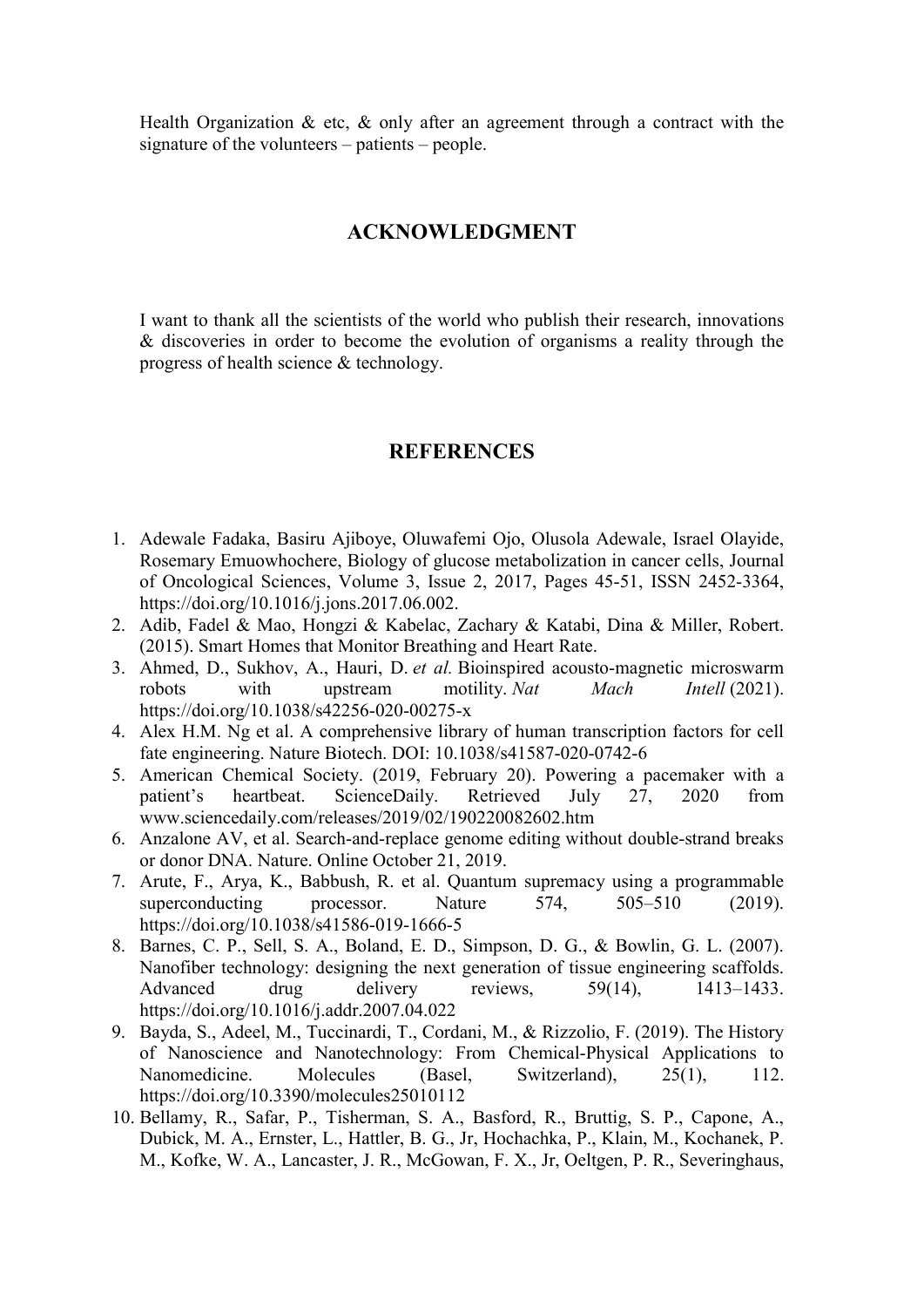J. W., Taylor, M. J., & Zar, H. (1996). Suspended animation for delayed resuscitation. Critical care medicine, 24(2 Suppl), S24–S47.

- 11. Bird, L. MR1-restricted pan-cancer T cells. Nat Rev Immunol 20, 141 (2020). https://doi.org/10.1038/s41577-020-0284-7
- 12. Boyle, G. M., D'Souza, M. M., Pierce, C. J., Adams, R. A., Cantor, A. S., Johns, J. P., Maslovskaya, L., Gordon, V. A., Reddell, P. W., & Parsons, P. G. (2014). Intralesional injection of the novel PKC activator EBC-46 rapidly ablates tumors in mouse models. PloS one, 9(10), e108887. https://doi.org/10.1371/journal.pone.0108887
- 13. Burke, P., & Rutherglen, C. (2010). Towards a single-chip, implantable RFID system: is a single-cell radio possible?. Biomedical microdevices, 12(4), 589–596. https://doi.org/10.1007/s10544-008-9266-4
- 14. Campbell, P.J., Getz, G., Korbel, J.O. et al. Pan-cancer analysis of whole genomes. Nature 578, 82–93 (2020). https://doi.org/10.1038/s41586-020-1969-6
- 15. Ceze, L., Nivala, J. & Strauss, K. Molecular digital data storage using DNA. Nat Rev Genet 20, 456–466 (2019). https://doi.org/10.1038/s41576-019-0125-3
- 16. Chamorro-Garcia, A., & Merkoçi, A. (2016). Nanobiosensors in diagnostics. Nanobiomedicine, 3, 1849543516663574. https://doi.org/10.1177/1849543516663574
- 17. Chmura S, Winter KA, Robinson C, et al. Evaluation of Safety of Stereotactic Body Radiotherapy for the Treatment of Patients With Multiple Metastases: Findings From the NRG-BR001 Phase 1 Trial. JAMA Oncol. Published online April 22, 2021. doi:10.1001/jamaoncol.2021.0687
- 18. Christine M. Hamadani, Morgan J. Goetz, Samir Mitragotri, Eden E. L. Tanner. Protein-avoidant ionic liquid (PAIL)–coated nanoparticles to increase bloodstream circulation and drive biodistribution. Science Advances. 25 Nov 2020. Vol. 6, no. 48, eabd7563. DOI: 10.1126/sciadv.abd7563
- 19. Cobos, M., De-La-Pinta, I., Quindós, G., Fernández, M. J., & Fernández, M. D. (2020). Graphene Oxide-Silver Nanoparticle Nanohybrids: Synthesis, Characterization, and Antimicrobial Properties. Nanomaterials (Basel, Switzerland), 10(2), 376. https://doi.org/10.3390/nano10020376
- 20. Chang, J. C., Ossoff, S. F., Lobe, D. C., Dorfman, M. H., Dumais, C. M., Qualls, R. G., & Johnson, J. D. (1985). UV inactivation of pathogenic and indicator microorganisms. Applied and environmental microbiology, 49(6), 1361–1365. https://doi.org/10.1128/AEM.49.6.1361-1365.1985
- 21. Clem A. S. (2011). Fundamentals of vaccine immunology. Journal of global infectious diseases, 3(1), 73–78. https://doi.org/10.4103/0974-777X.77299
- 22. Da Silva, J. L., Silva-de-Oliveira, A., Andraus, R., & Maia, L. P. (2020). Effects of low level laser therapy in cancer cells-a systematic review of the literature. Lasers in medical science, 35(3), 523–529. https://doi.org/10.1007/s10103-019-02824-2
- 23. Dai, H., Shen, Q., Wang, C. et al. Towards satellite-based quantum-secure time transfer. Nat. Phys. (2020). https://doi.org/10.1038/s41567-020-0892-y
- 24. David R. Mittelstein et al. Selective ablation of cancer cells with low intensity pulsed ultrasound, Applied Physics Letters (2020). DOI: 10.1063/1.5128627
- 25. Dey, M., & Ozbolat, I. T. (2020). 3D bioprinting of cells, tissues and organs. Scientific reports, 10(1), 14023. https://doi.org/10.1038/s41598-020-70086-y
- 26. Di Bella, C., Duchi, S., O'Connell, C. D., Blanchard, R., Augustine, C., Yue, Z., Thompson, F., Richards, C., Beirne, S., Onofrillo, C., Bauquier, S. H., Ryan, S. D., Pivonka, P., Wallace, G. G., & Choong, P. F. (2018). In situ handheld threedimensional bioprinting for cartilage regeneration. Journal of tissue engineering and regenerative medicine, 12(3), 611–621. https://doi.org/10.1002/term.2476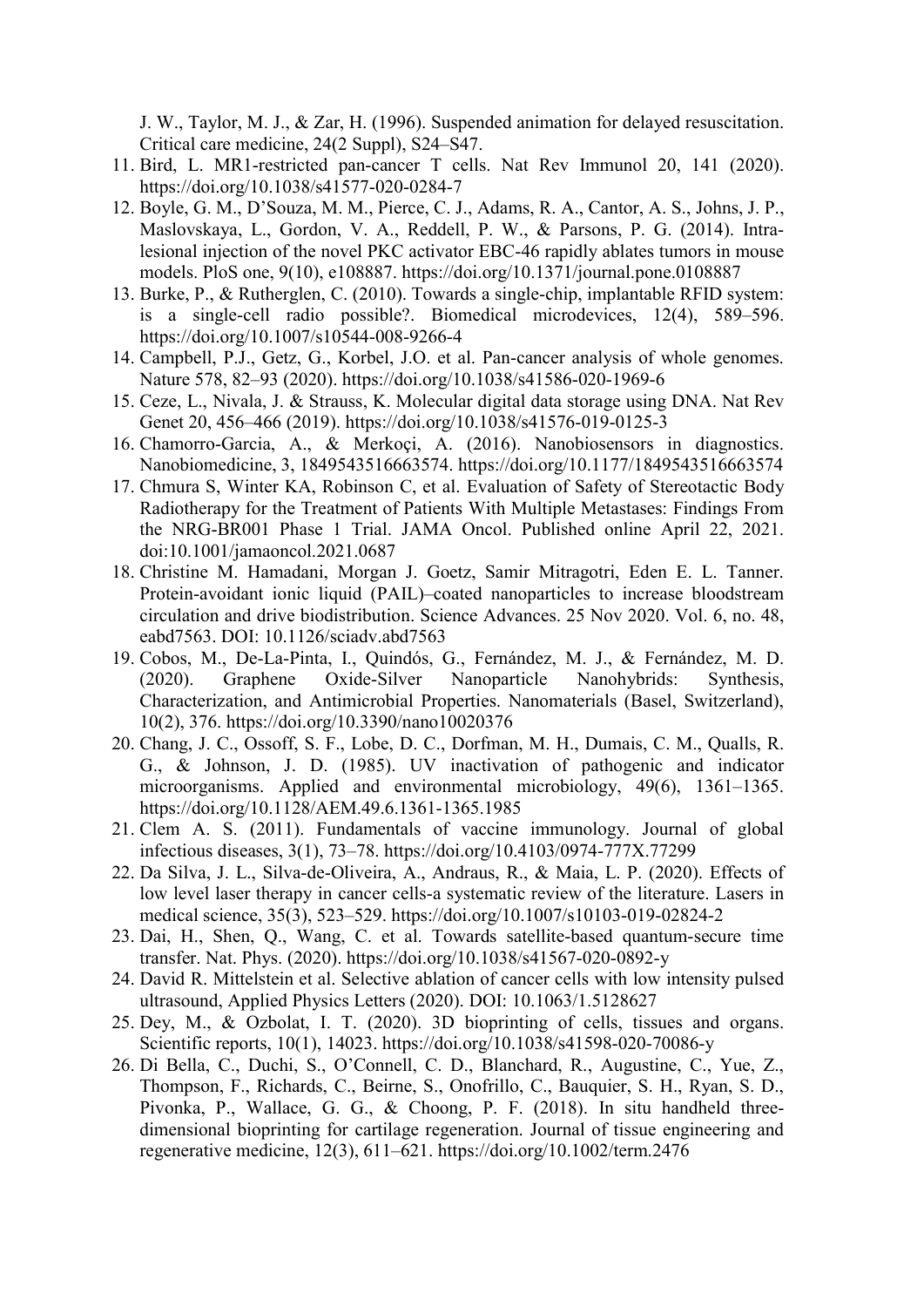- 27. Diffenderfer ES, Verginadis II, Kim MM, et al. Design, Implementation, and in Vivo Validation of a Novel Proton FLASH Radiation Therapy System. Int J Radiat Oncol Biol Phys. 2020;106(2):440-448. doi:10.1016/j.ijrobp.2019.10.049
- 28. Duch, M., Torras, N., Asami, M. et al. Tracking intracellular forces and mechanical property changes in mouse one-cell embryo development. Nat. Mater. (2020). https://doi.org/10.1038/s41563-020-0685-9
- 29. F.Ma, L.Yang, Z.Sun, J.Chen, X.Rui, Z.Glass, Q.Xu, Neurotransmitterderived lipidoids (NT-lipidoids) for enhanced brain delivery through intravenous injection. Sci. Adv.6, eabb4429 (2020).
- 30. Forum on Neuroscience and Nervous System Disorders; Board on Health Sciences Policy; Institute of Medicine; The National Academies of Sciences, Engineering, and Medicine. Non-Invasive Neuromodulation of the Central Nervous System: Opportunities and Challenges: Workshop Summary. Washington (DC): National Academies Press (US); 2015 Nov 2. 3, The Science and Technology of NonInvasive Neuromodulation. Available from: https://www.ncbi.nlm.nih.gov/books/NBK332920/
- 31. Gao, X., Zhang, Z. Y., & Duan, L. M. (2018). A quantum machine learning algorithm based on generative models. Science advances, 4(12), eaat9004. https://doi.org/10.1126/sciadv.aat9004
- 32. Giancarlo Canavese, Andrea Ancona, Luisa Racca, Marta Canta, Bianca Dumontel, Federica Barbaresco, Tania Limongi, Valentina Cauda, Nanoparticleassisted ultrasound: A special focus on sonodynamic therapy against cancer, Chemical Engineering Journal, Volume 340, 2018, Pages 155-172, ISSN 1385-8947, https://doi.org/10.1016/j.cej.2018.01.060.

(http://www.sciencedirect.com/science/article/pii/S1385894718300779)

- 33. Grigoryan, B., Paulsen, S. J., Corbett, D. C., Sazer, D. W., Fortin, C. L., Zaita, A. J., Greenfield, P. T., Calafat, N. J., Gounley, J. P., Ta, A. H., Johansson, F., Randles, A., Rosenkrantz, J. E., Louis-Rosenberg, J. D., Galie, P. A., Stevens, K. R., & Miller, J. S. (2019). Multivascular networks and functional intravascular topologies within biocompatible hydrogels. Science (New York, N.Y.), 364(6439), 458–464. https://doi.org/10.1126/science.aav9750
- 34. Gromnicova, R., Davies, H. A., Sreekanthreddy, P., Romero, I. A., Lund, T., Roitt, I. M., Phillips, J. B., & Male, D. K. (2013). Glucose-coated gold nanoparticles transfer across human brain endothelium and enter astrocytes in vitro. PloS one, 8(12), e81043. https://doi.org/10.1371/journal.pone.0081043
- 35. Gu, D., Yang, X., Deng, S., Liang, C., Wang, X., Wu, J., & Guo, J. (2020). Tracking Knowledge Evolution in Cloud Health Care Research: Knowledge Map and Common Word Analysis. Journal of medical Internet research, 22(2), e15142. https://doi.org/10.2196/15142
- 36. Guzzi, E. A., & Tibbitt, M. W. (2020). Additive Manufacturing of Precision Biomaterials. Advanced materials (Deerfield Beach, Fla.), 32(13), e1901994. https://doi.org/10.1002/adma.201901994
- 37. Hakimi, N., Cheng, R., Leng, L., Sotoudehfar, M., Ba, P. Q., Bakhtyar, N., Amini-Nik, S., Jeschke, M. G., & Günther, A. (2018). Handheld skin printer: in situ formation of planar biomaterials and tissues. Lab on a chip, 18(10), 1440–1451. https://doi.org/10.1039/c7lc01236e
- 38. Hamblin M. R. (2017). Ultraviolet Irradiation of Blood: "The Cure That Time Forgot"?. Advances in experimental medicine and biology, 996, 295–309. https://doi.org/10.1007/978-3-319-56017-5\_25
- 39. J. Fan, H.-H. Wang, S. Xie, M. Wang, Z. Nie, ChemBioChem 2020 , 21 , 282. https://doi.org/10.1002/cbic.201900315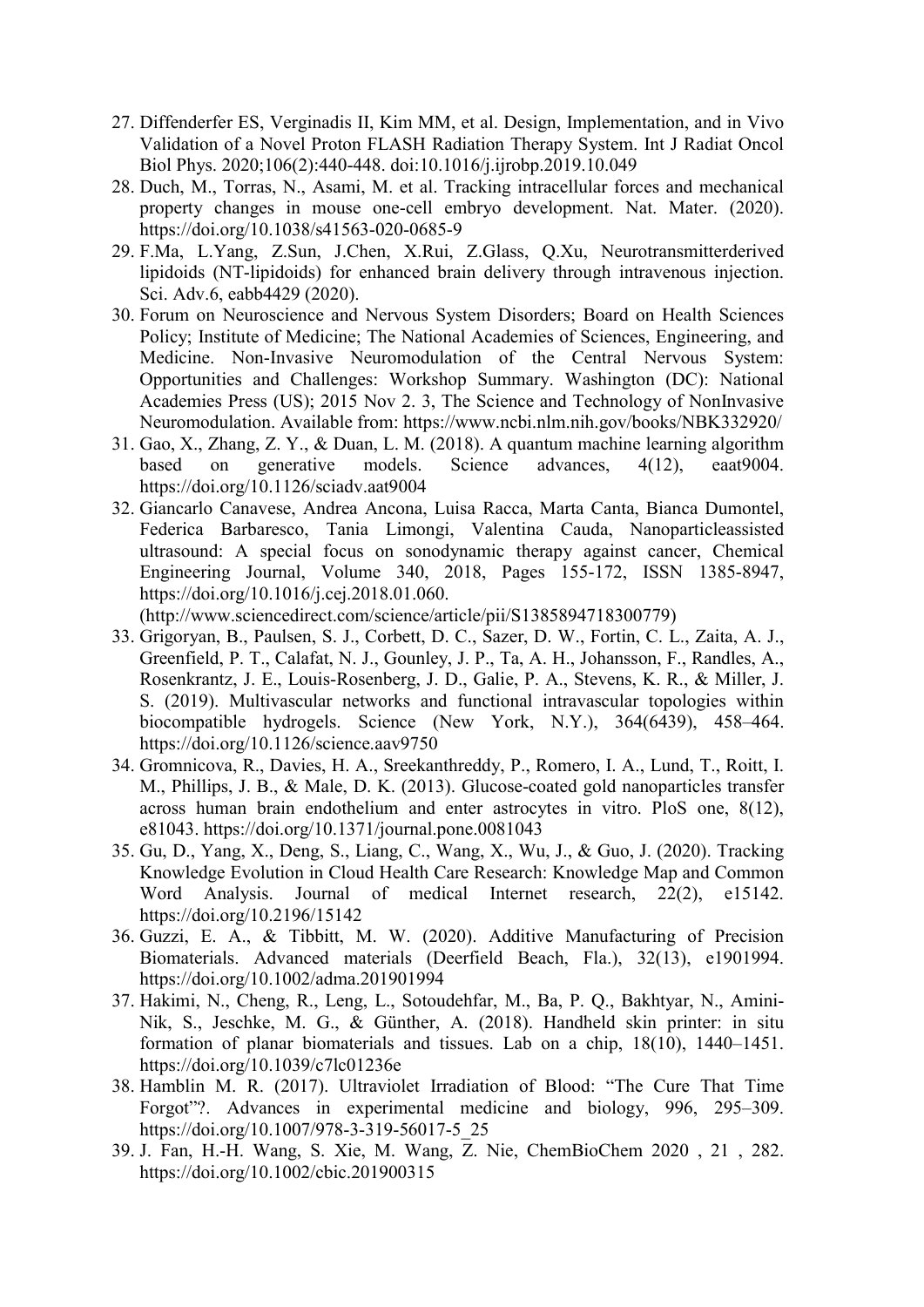- 40. Jodat, Y. A., Kang, M. G., Kiaee, K., Kim, G. J., Martinez, A., Rosenkranz, A., Bae, H., & Shin, S. R. (2018). Human-Derived Organ-on-a-Chip for Personalized Drug Development. Current pharmaceutical design, 24(45), 5471–5486.
- 41. Johns Hopkins Medicine. (2017, January 23). Noninvasive ultrasound pulses used to precisely tweak rat brain activity: Ultrasound pulses activate release of drugs from nanoparticles. ScienceDaily. Retrieved June 12, 2020 from www.sciencedaily.com/releases/2017/01/170123094529.htm
- 42. Kang, H. W., Lee, S. J., Ko, I. K., Kengla, C., Yoo, J. J., & Atala, A. (2016). A 3D bioprinting system to produce human-scale tissue constructs with structural integrity. Nature biotechnology, 34(3), 312–319. https://doi.org/10.1038/nbt.3413
- 43. Kebe, M., Gadhafi, R., Mohammad, B., Sanduleanu, M., Saleh, H., & Al-Qutayri, M. (2020). Human Vital Signs Detection Methods and Potential Using Radars: A Review. Sensors (Basel, Switzerland), 20(5), 1454. https://doi.org/10.3390/s20051454
- 44. Keriquel, V., Oliveira, H., Rémy, M., Ziane, S., Delmond, S., Rousseau, B., Rey, S., Catros, S., Amédée, J., Guillemot, F., & Fricain, J. C. (2017). In situ printing of mesenchymal stromal cells, by laser-assisted bioprinting, for in vivo bone regeneration applications. Scientific reports, 7(1), 1778. https://doi.org/10.1038/s41598-017-01914-x
- 45. Khan, M., Khan, A., Shin, J. et al. A liquid-crystal-based DNA biosensor for pathogen detection. Sci Rep 6, 22676 (2016). https://doi.org/10.1038/srep22676
- 46. Kinstlinger, I. S., Saxton, S. H., Calderon, G. A., Ruiz, K. V., Yalacki, D. R., Deme, P. R., Rosenkrantz, J. E., Louis-Rosenberg, J. D., Johansson, F., Janson, K. D., Sazer, D. W., Panchavati, S. S., Bissig, K. D., Stevens, K. R., & Miller, J. S. (2020). Generation of model tissues with dendritic vascular networks via sacrificial lasersintered carbohydrate templates. Nature biomedical engineering, 4(9), 916–932. https://doi.org/10.1038/s41551-020-0566-1
- 47. Kousalya Selvaraj, Kuppusamy Gowthamarajan & Veera Venkata Satyanarayana Reddy Karri (2018) Nose to brain transport pathways an overview: potential of nanostructured lipid carriers in nose to brain targeting, Artificial Cells, Nanomedicine, and Biotechnology, 46:8, 2088-2095, DOI: 10.1080/21691401.2017.1420073
- 48. Lee, A., Hudson, A. R., Shiwarski, D. J., Tashman, J. W., Hinton, T. J., Yerneni, S., Bliley, J. M., Campbell, P. G., & Feinberg, A. W. (2019). 3D bioprinting of collagen to rebuild components of the human heart. Science (New York, N.Y.), 365(6452), 482–487. https://doi.org/10.1126/science.aav9051
- 49. Les, A. S., Ohye, R. G., Filbrun, A. G., Ghadimi Mahani, M., Flanagan, C. L., Daniels, R. C., Kidwell, K. M., Zopf, D. A., Hollister, S. J., & Green, G. E. (2019). 3D-printed, externally-implanted, bioresorbable airway splints for severe tracheobronchomalacia. The Laryngoscope, 129(8), 1763–1771. https://doi.org/10.1002/lary.27863
- 50. Lu, Q., Sun, F., Liu, L. et al. Bio-inspired flexible artificial synapses for pain perception and nerve injuries. npj Flex Electron 4, 3 (2020). https://doi.org/10.1038/s41528-020-0066-0
- 51. Ma, X., Pan, H., Wu, G., Yang, Z., & Yi, J. (2009). Ultrasound may be exploited for the treatment of microbial diseases. Medical hypotheses, 73(1), 18–19. https://doi.org/10.1016/j.mehy.2009.01.033
- 52. Mansour Poorebrahim, Mohammad Foad Abazari, Solmaz Sadeghi, Reza Mahmoudi, Asma Kheirollahi, Hassan Askari, Stina L. Wickström, Vahdat Poortahmasebi, Andreas Lundqvist, Rolf Kiessling, Angel Cid-Arregui, Genetically modified immune cells targeting tumor antigens, Pharmacology & Therapeutics, Volume 214, 2020, 107603, ISSN 0163-7258, https://doi.org/10.1016/j.pharmthera.2020.107603.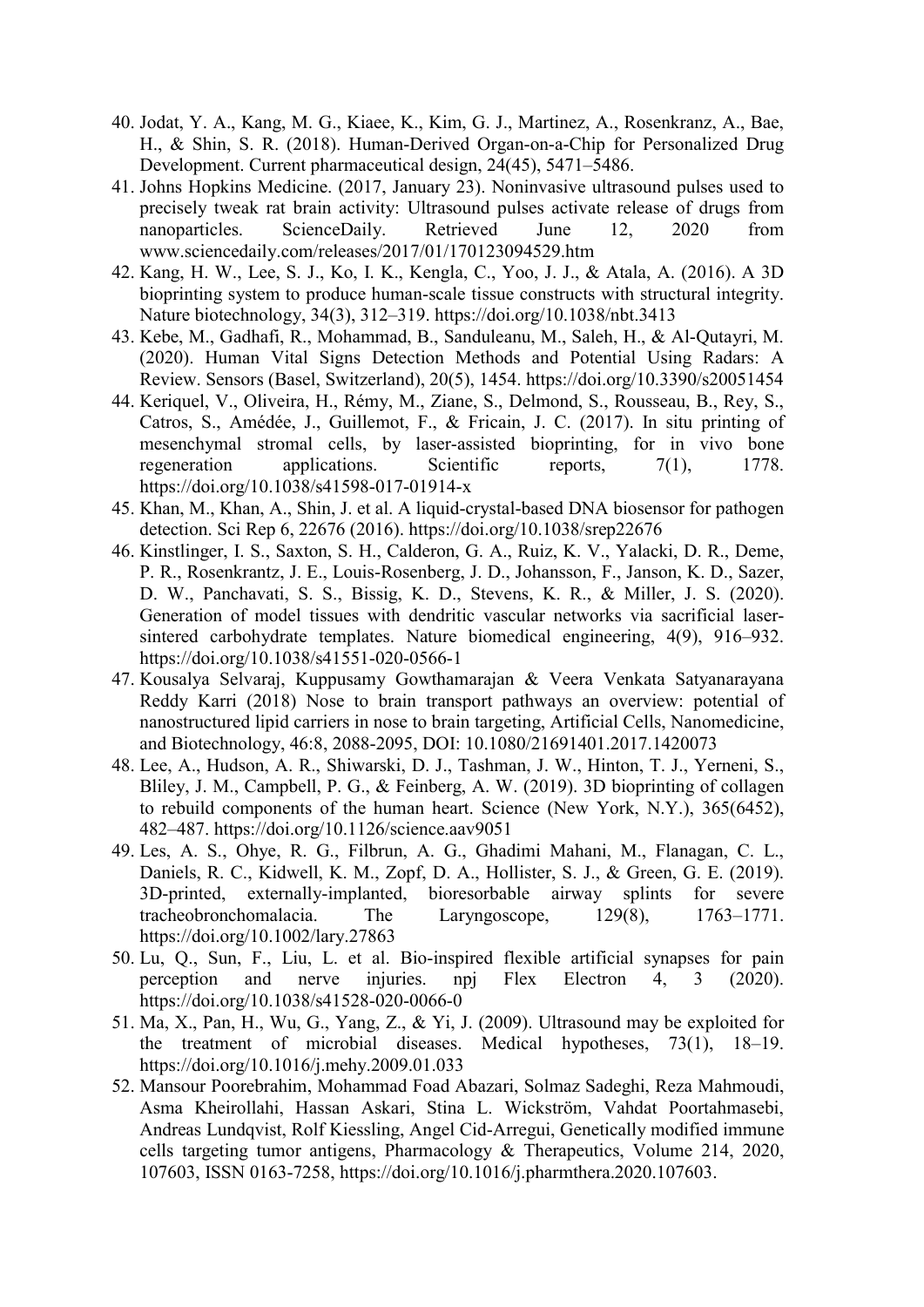- 53. Martina Molgora, Ekaterina Esaulova, William Vermi, Jinchao Hou, Yun Chen, Jingqin Luo, Simone Brioschi, Mattia Bugatti, Andrea Salvatore Omodei, Biancamaria Ricci, Catrina Fronick, Santosh K. Panda, Yoshiko Takeuchi, Matthew M. Gubin, Roberta Faccio, Marina Cella, Susan Gilfillan, Emil R. Unanue, Maxim N. Artyomov, Robert D. Schreiber, Marco Colonna, TREM2 Modulation Remodels the Tumor Myeloid Landscape Enhancing Anti-PD-1 Immunotherapy, Cell, 2020, ISSN 0092-8674, https://doi.org/10.1016/j.cell.2020.07.013.
- 54. Martins Nuno R. B., Angelica Amara, Chakravarthy Krishnan, Svidinenko Yuriy, Boehm Frank J., Opris Ioan, Lebedev Mikhail A., Swan Melanie, Garan Steven A., Rosenfeld Jeffrey V., Hogg Tad, Freitas Robert A. Human Brain/Cloud Interface, Frontiers in Neuroscience, Volume 13, 2019, Page 112, ISSN 1662-453X. https://www.frontiersin.org/article/10.3389/fnins.2019.00112. 10.3389/fnins.2019.00112
- 55. Moroni, L., Burdick, J. A., Highley, C., Lee, S. J., Morimoto, Y., Takeuchi, S., & Yoo, J. J. (2018). Biofabrication strategies for 3D in vitro models and regenerative medicine. Nature reviews. Materials, 3(5), 21–37. https://doi.org/10.1038/s41578- 018-0006-y
- 56. Morrison, R. J., Hollister, S. J., Niedner, M. F., Mahani, M. G., Park, A. H., Mehta, D. K., Ohye, R. G., & Green, G. E. (2015). Mitigation of tracheobronchomalacia with 3D-printed personalized medical devices in pediatric patients. Science translational medicine, 7(285), 285ra64. https://doi.org/10.1126/scitranslmed.3010825
- 57. Nakamura, T., Aizawa, T., Kariya, R., Okada, S., Demura, M., Kawano, K., Makabe, K., & Kuwajima, K. (2013). Molecular mechanisms of the cytotoxicity of human αlactalbumin made lethal to tumor cells (HAMLET) and other protein-oleic acid complexes. The Journal of biological chemistry, 288(20), 14408–14416. https://doi.org/10.1074/jbc.M112.437889
- 58. Narayanaswamy, R., & Torchilin, V. P. (2019). Hydrogels and Their Applications in Targeted Drug Delivery. Molecules (Basel, Switzerland), 24(3), 603. https://doi.org/10.3390/molecules24030603
- 59. Noshadi, I., Walker, B.W., Portillo-Lara, R. et al. Engineering Biodegradable and Biocompatible Bio-ionic Liquid Conjugated Hydrogels with Tunable Conductivity and Mechanical Properties. Sci Rep 7, 4345 (2017). https://doi.org/10.1038/s41598- 017-04280-w
- 60. O. Trushkevych, T.J.R. Eriksson, S.N. Ramadas, S. Dixon and R.S. Edwards, "Acousto-optics with polymer dispersed liquid crystals for ultrasound sensing", Appl. Phys. Lett. 107, 054102 (2015). https://doi.org/10.1063/1.4928390
- 61. Ozdas, M.S., Shah, A.S., Johnson, P.M. et al. Non-invasive molecularly-specific millimeter-resolution manipulation of brain circuits by ultrasound-mediated aggregation and uncaging of drug carriers. Nat Commun 11, 4929 (2020). https://doi.org/10.1038/s41467-020-18059-7
- 62. P.A. York el al., "Microrobotic laser steering for minimally invasive surgery," Science Robotics 13 Jan 2021: Vol. 6, Issue 50, eabd5476, DOI: 10.1126/scirobotics.abd5476
- 63. Pryjmaková, J., Kaimlová, M., Hubáček, T., Švorčík, V., & Siegel, J. (2020). Nanostructured Materials for Artificial Tissue Replacements. International journal of molecular sciences, 21(7), 2521. https://doi.org/10.3390/ijms21072521
- 64. Romanenko, S., Begley, R., Harvey, A. R., Hool, L., & Wallace, V. P. (2017). The interaction between electromagnetic fields at megahertz, gigahertz and terahertz frequencies with cells, tissues and organisms: risks and potential. Journal of the Royal Society, Interface, 14(137), 20170585. https://doi.org/10.1098/rsif.2017.0585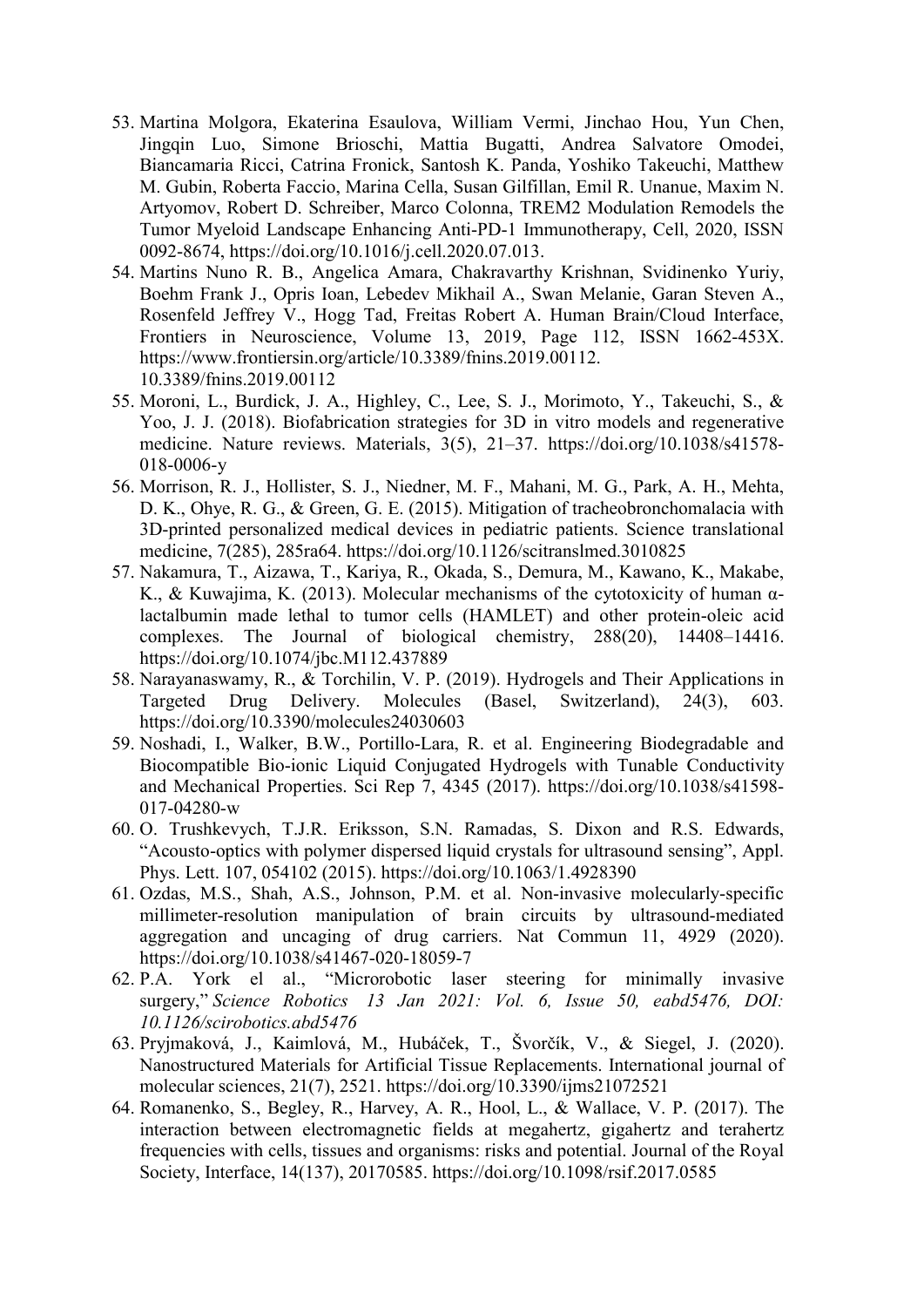- 65. Sandrine Belouzard, et al. (2012) Mechanisms of Coronavirus Cell Entry Mediated by the Viral Spike Protein. Viruses. 4(6): 1011–1033.
- 66. Shah, N.J., Mao, A.S., Shih, T. et al. An injectable bone marrow–like scaffold enhances T cell immunity after hematopoietic stem cell transplantation. Nat Biotechnol 37, 293–302 (2019). https://doi.org/10.1038/s41587-019-0017-2
- 67. Shuo Han et al. Label-Free and Ultrasensitive Electrochemical DNA Biosensor Based on Urchinlike Carbon Nanotube-Gold Nanoparticle Nanoclusters, Analytical Chemistry (2020). DOI: 10.1021/acs.analchem.9b03520
- 68. Skardal, A., Mack, D., Kapetanovic, E., Atala, A., Jackson, J. D., Yoo, J., & Soker, S. (2012). Bioprinted amniotic fluid-derived stem cells accelerate healing of large skin wounds. Stem cells translational medicine,  $1(11)$ , 792–802. https://doi.org/10.5966/sctm.2012-0088
- 69. Stanford Medicine. (2020, March 24). Old human cells rejuvenated with stem cell technology. ScienceDaily. Retrieved July 26, 2020 from www.sciencedaily.com/releases/2020/03/200324090007.htm
- 70. Sun, N., Panetta, N. J., Gupta, D. M., Wilson, K. D., Lee, A., Jia, F., Hu, S., Cherry, A. M., Robbins, R. C., Longaker, M. T., & Wu, J. C. (2009). Feeder-free derivation of induced pluripotent stem cells from adult human adipose stem cells. Proceedings of the National Academy of Sciences of the United States of America, 106(37), 15720– 15725. https://doi.org/10.1073/pnas.0908450106
- 71. Sung, J. H., Wang, Y. I., Narasimhan Sriram, N., Jackson, M., Long, C., Hickman, J. J., & Shuler, M. L. (2019). Recent Advances in Body-on-a-Chip Systems. Analytical chemistry, 91(1), 330–351. https://doi.org/10.1021/acs.analchem.8b05293
- 72. Tajima, A., Pradhan, I., Trucco, M. et al. Restoration of Thymus Function with Bioengineered Thymus Organoids. Curr Stem Cell Rep 2, 128–139 (2016). https://doi.org/10.1007/s40778-016-0040-x
- 73. Taylor Heald-Sargent, et al. (2012) Ready, Set, Fuse! The Coronavirus Spike Protein and Acquisition of Fusion Competence. Viruses. 4(4): 557–580.
- 74. University of Gothenburg. (2010, April 23). Substance in breast milk kills cancer cells, study suggests. ScienceDaily. Retrieved August 8, 2020 from www.sciencedaily.com/releases/2010/04/100419132403.htm
- 75. University of Southampton. (2020, February 26). New study allows brain and artificial neurons to link up over the web. ScienceDaily. Retrieved July 26, 2020 from www.sciencedaily.com/releases/2020/02/200226110843.htm
- 76. Urciuolo, A., Poli, I., Brandolino, L., Raffa, P., Scattolini, V., Laterza, C., Giobbe, G. G., Zambaiti, E., Selmin, G., Magnussen, M., Brigo, L., De Coppi, P., Salmaso, S., Giomo, M., & Elvassore, N. (2020). Intravital three-dimensional bioprinting. Nature biomedical engineering, 4(9), 901–915. https://doi.org/10.1038/s41551-020-0568-z
- 77. Vashist, A., Kaushik, A., Vashist, A., Bala, J., Nikkhah-Moshaie, R., Sagar, V., & Nair, M. (2018). Nanogels as potential drug nanocarriers for CNS drug delivery. Drug discovery today, 23(7), 1436–1443. https://doi.org/10.1016/j.drudis.2018.05.018
- 78. Vozenin, M. C., Hendry, J. H., & Limoli, C. L. (2019). Biological Benefits of Ultrahigh Dose Rate FLASH Radiotherapy: Sleeping Beauty Awoken. Clinical oncology (Royal College of Radiologists (Great Britain)), 31(7), 407–415. https://doi.org/10.1016/j.clon.2019.04.001
- 79. Wang X. (2019). Bioartificial Organ Manufacturing Technologies. Cell transplantation, 28(1), 5–17. https://doi.org/10.1177/0963689718809918
- 80. Wang, Q., Khanicheh, A., Leiner, D., Shafer, D., & Zobel, J. (2017). Endoscope field of view measurement. Biomedical optics express, 8(3), 1441–1454. https://doi.org/10.1364/BOE.8.001441